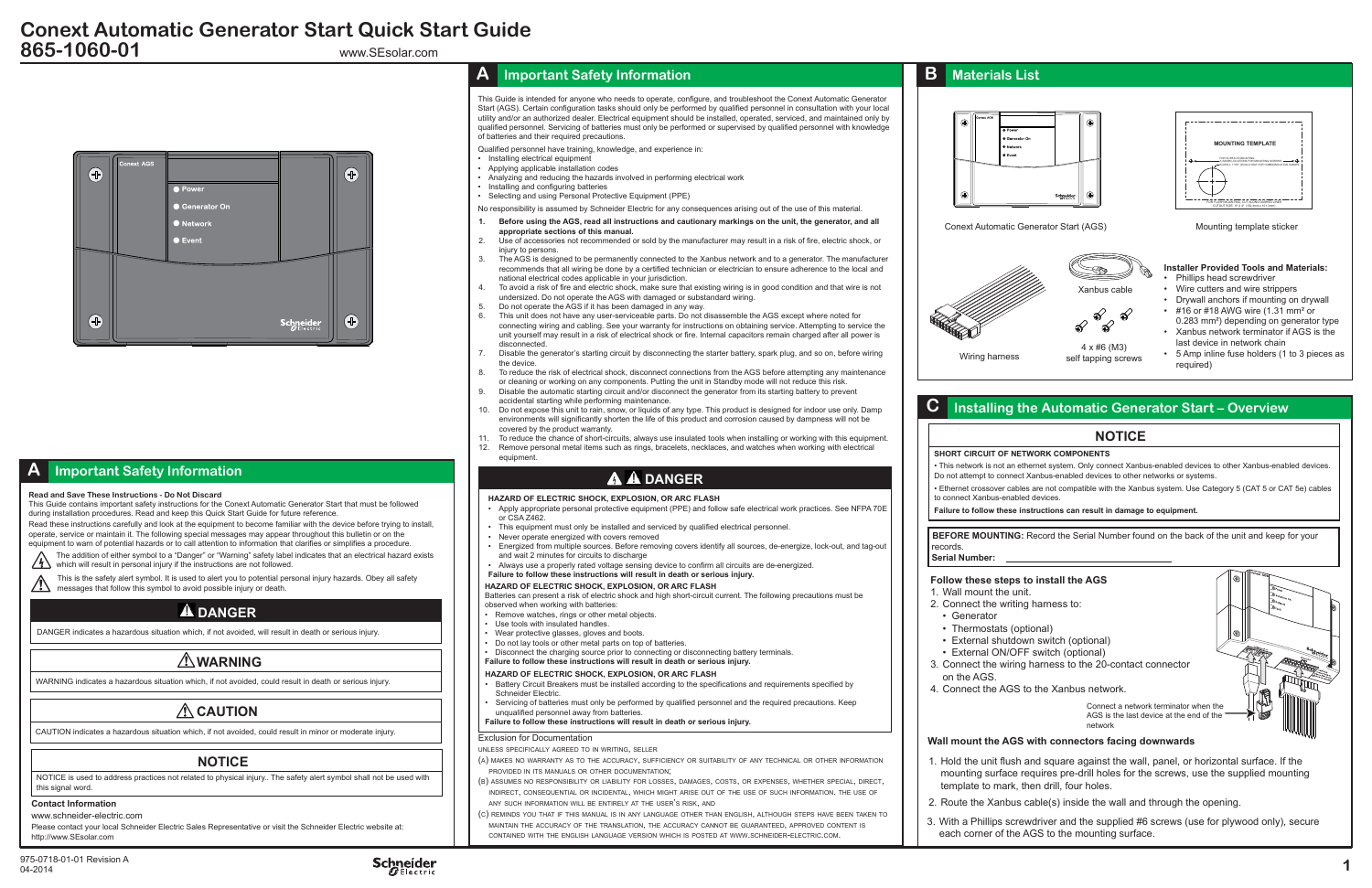Copyright © 2014 Schneider Electric. All Rights Reserved.

All trademarks are owned by Schneider Electric Industries SAS or its affiliated companies.

## www.SESolar.com **Conext Automatic Generator Start Quick Start Guide 865-1060-01**

## **Wiring Harness Wires and Functions**



GlowStop Mode Timing Diagrams for Gen Types 1, 2, 3, 6, and 12

(Glow)





Relay 2: Start  $(Cran$ 

Type 12

# Type 4

| Relay<br>1 |
|------------|
| Relay 2    |
| Relav<br>3 |

Type 5

| Relay   |
|---------|
| Relay 2 |
| Relay 3 |
|         |





# Type 9

- 0 to 30 feet (9m): 18 AWG (1.31 mm²)
- Over 30 feet (9m): 16 AWG (0.823 mm<sup>2</sup>

The AGS has 14 preset generator configurations, or Gen Types. After installing the unit, select one of these Gen Types from the AGS Config menu on the System Control Panel (SCP).

**Important** Put the AGS in Standby BEFORE changing the Gen Type. See *G – Configuring the Automatic Generator Start.*

### **B+ Generator Run Signal**

Connecting the B+ Gen Run signal is optional. It the B+ is not connected, it may be necessary to adjust the Gen Run Signal hold time parameter on the AGS.

### **EQUIPMENT DAMAGE**

Consult the generator manufacturer to ensure that GenType settings and connections are compatible with your generator. Damage to the generator can result from selecting an incorrect Gen Type and following the connection diagram for an incorrect Gen Type when Connecting the Conext AGS to the generator. **Failure to follow these instructions can result in damage to equipment.**

## **NOTICE**

## **E Connecting the Generator**

#### **IGNITION AND FIRE HAZARD**

- This equipment is not ignition protected. To prevent fire or explosion, do not install this product in locations that require ignition-protected equipment. This includes any confined space containing vented batteries, or flammable chemicals such as, natural gas (NG), liquid petroleum gas (LPG) or gasoline (Benzine/Petrol).
- Do not install in a confined space with machinery powered by flammable chemicals, or storage tanks, fittings, or other connections between components of fuel or flammable chemical systems.
- Do not install near readily flammable materials such as cloth, paper, straw, or plastic sheeting. Keep flammable materials a minimum distance of 600 cm (24 in.) from the top surface and 30 cm (12 in.) from either side surface and the front.

**Failure to follow these instructions can result in death or serious injury.**

## **WARNING**

Connections to the generator, thermostats, and external ON/OFF switches are made using a wiring harness that plugs into the 20-contact connector.

The wires on the wiring harness can be extended to meet installation requirements. When extending the wire harness, ensure that the extension wires are the same color as the wires on the harness.

### **Install the wiring harness**

- 1. Connect each wire on the harness to its intended wire or contact on the generator, thermostats, or external switches. Tape, or otherwise secure, the unused wires to ensure they do not make unintended connections.
- 2. Plug the harness into the connector on the bottom panel of the AGS.

### **Required Wire Size**

| <b>Wire</b><br>No. | <b>Function</b>                                      | <b>Wiring Harness</b><br><b>Wire Color</b> |
|--------------------|------------------------------------------------------|--------------------------------------------|
| 1                  | Thermostat 1 input                                   | Yellow                                     |
| 2                  | Thermostat 1 return                                  | Gray                                       |
| 3                  | Thermostat 2 input                                   | Orange                                     |
| 4                  | Thermostat 2 return                                  | Gray                                       |
| 5                  | External shutdown input                              | White/Black                                |
| 6                  | External shutdown return                             | Grav                                       |
| 7                  | External manual on input                             | White/Green                                |
| 8                  | External manual off input                            | White/Red                                  |
| 9                  | External ON/OFF LED Indicator output                 | White/Blue                                 |
| 10                 | Constant 12/24 V B+ (battery positive) for External  | Red                                        |
|                    | ON/OFF/LED Indicator                                 |                                            |
| 11                 | External ON/OFF/LED Indicator return (connected      | <b>Black</b>                               |
|                    | internally to wire number 13)                        |                                            |
| 12                 | Generator run signal (switched B+) sense input       | Violet                                     |
| 13                 | Generator run signal (switched B+) sense return      | <b>Black</b>                               |
| 14                 | Relay 1 (Generator run/stop) Normally open contact   | <b>Blue</b>                                |
| 15                 | Relay 1 (Generator run/stop) Normally closed contact | White/Violet                               |
| 16                 | Relay 1 (Generator run/stop) Common contact          | Gray                                       |
| 17                 | Relay 2 (Generator start) Normally open contact      | White                                      |
| 18                 | Relay 2 (Generator start) Common contact             | Gray                                       |
| 19                 | Relay 3 (Preheat/cooldown) Normally open contact     | <b>Brown</b>                               |
| 20                 | Relay 3 (Preheat/cooldown) Common contact            | Gray                                       |
|                    |                                                      |                                            |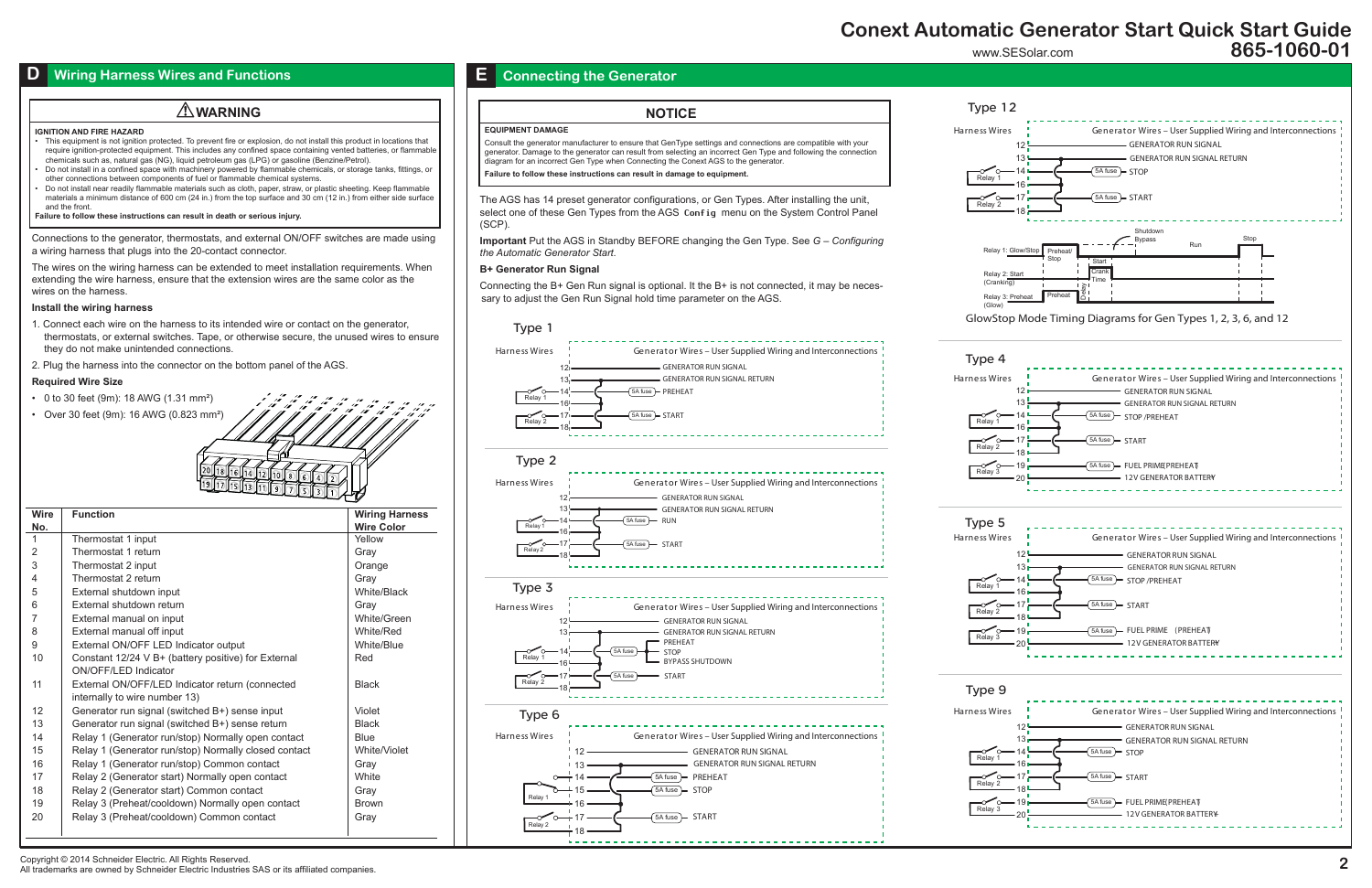#### **XANBUS SHOCK HAZARD**

Xanbus cables in contact with DC or AC power can transmit an electric shock. Do not route the Xanbus cables in the same conduit or panel as the AC and DC power cabling. **Failure to follow these instructions can result in death or serious injury.**

# **WARNING**

#### **SHORT CIRCUIT OF NETWORK COMPONENTS**

• This network is not an ethernet system. Only connect Xanbus-enabled devices to other Xanbus-enabled devices. Do not attempt to connect Xanbus-enabled devices to other networks or systems.

• Ethernet crossover cables are not compatible with the Xanbus system. Use Category 5 (CAT 5 or CAT 5e) cables to connect Xanbus-enabled devices.

**Failure to follow these instructions can result in damage to equipment.**

## **NOTICE**

### **Xanbus Network Layout**

The last device on the network must be terminated with a network terminator.



1. Insert a Xanbus cable (standard straight-through Ethernet CAT 5e) into one of the network ports on the bottom panel of the AGS.

2. Connect the other end of the cable to the next Xanbus-enabled device in the chain. Depending on the layout of the Xanbus network, the following options are available for the other Xanbus port on the AGS:

• A second network cable to another device in the chain. • A network terminator (when the AGS is the last device at one end of the network).





www.SEsolar.com

# **Conext Automatic Generator Start Quick Start Guide 865-1060-02**